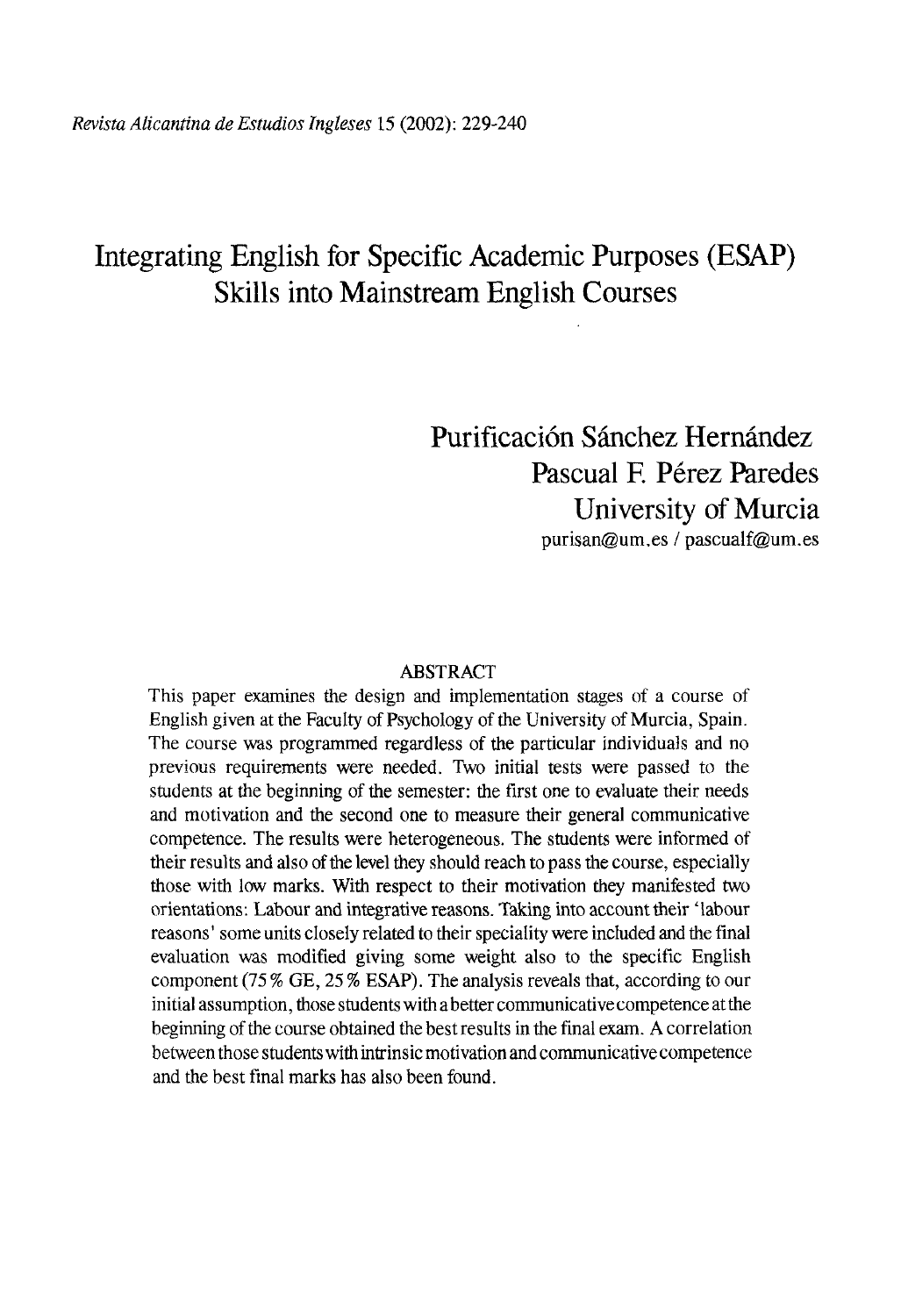## **1. Introduction**

English is not only the mother tongue of a part of the world but also the 'language of communication' of the rest of it. It is not new that the term 'communication' involves many levéis and different specialities, as many as human activities. In this sense we could speak of the language used by scientists, lawyers, politicians and so on, which, in general, has been named English for Specific Purposes (ESP) by many authors (Kennedy and Bolitho, 1991; Hutchitson and Waters, 1987). It has also been stated (Hutchinson and Water, 1987) that English for Specific Purposes involves different variants such an EST (English for Science and Technology), EOP (English for Occupational Purposes) and EAP (English for Academic Purposes). However, other authors (Widdowson, 1998; Alcaraz, 2000) prefer to use the expression Professional and Academic English (PAE). Notwithstanding, Kennedy and Bolitho (1991) proposed two main divisions, which may help to distinguish between two different ESP situations: English for Occupational Purposes (EOP) and English for Academic Purposes (EAP). Going a little further, Jordán (1997) divides English for Academic Purposes into two branches: English for Specific Academic Purposes (ESAP) and English for General Academic Purposes (EGAP). The origin is the same for all denominations.

In our research we will use Jordan's terminology. The present paper deals with the development of an English course at the Faculty of Psychology of the University of Murcia. The main aim of this work is to report the design and implementation stages of a course of English for students of the  $4<sup>th</sup>$  and  $5<sup>th</sup>$  years of the Degree in Psychology.

The course was programmed under the name 'English' as a course of general English for students of intermedíate level. However, no previous official academic requirements regarding their competence in the FL were rnade before its beginning. The course, which spanned a semester, consisted of 50 teaching hours.

When we planned the course we had to deal with several problems. One of the most important was that not all the university Spanish students have studied English at the primary or secondary school and, consequently, they don't have the same average knowledge. This fact results in various learning profiles within the same class. So teachers can have, in the same group, students with a low English level whose interests will mainly be to improve their knowledge of General English (GE), and other students with a higher level for whom an ESAP course would be more interesting. In addition to all these facts, teachers have to consider motivational aspects as well as the number of students per class, which is usually very high in the Spanish University context.

## 2. **Procedures**

It is well-known that an ESP course should be based on a needs analysis to specify, as closely as possible, what exactly it is that students have to do through the médium of English (Robinson, 1991). There is general agreement that as much as possible the needs analysis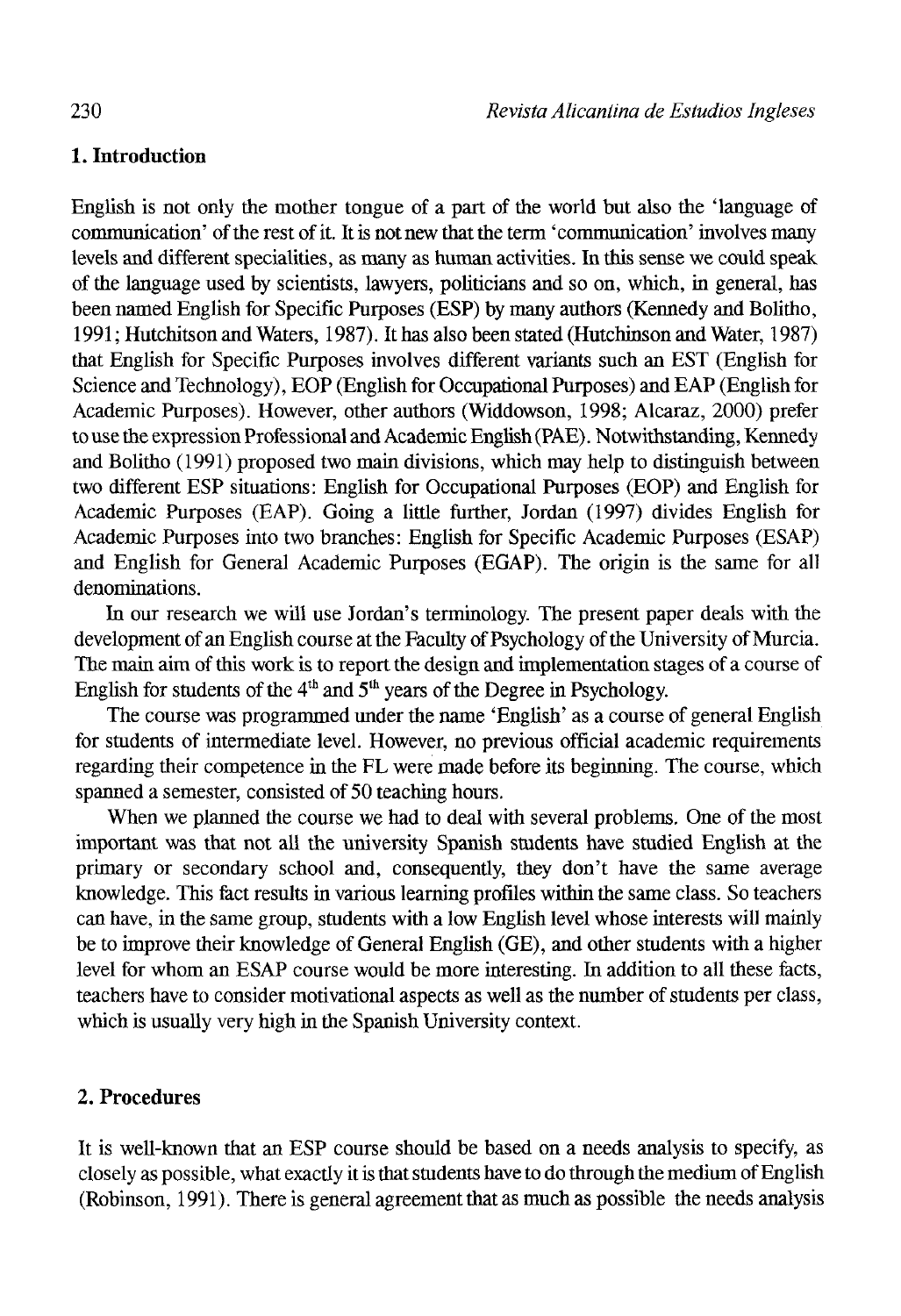should be completed before any course or series of courses starts. Richterich and Chancerel  $(1980)$  suggest that needs analysis needs to be repeated during the life of each course. In our case a proper needs analysis could not be carried out since it would nave not been functional: the syllabus of the course had been programmed in advance independently of the students taking it and before they enrolled the course. However, at the beginning of the course we passed a questionnaire to learn about the students' interests and motivation.

Motivation is a learning determining factor. It involves the learner's reasons for attempting to acquire the second language (Arnold and Douglas, 1999). According to Gardner and Lambert (1972), there are three clues in the learning of a foreign language: the aptitude of the learner, his/her intelligence and his/her motivation. Previously, Gardner and Lambert (1959) had divided motivation into two general orientations: instrumental and integrative. This last one is understood as a positive attitude towards the foreign language speakers, a wish for integration within this group or at least of meeting them. There are other authors reporting about motivation. For example, Aesdibacher (1986) distinguishes between intrinsic and extrinsic motivation. Gardner and Lambert reported that an integrative orientation towards learning a foreign language will result in a better linguistic dominión of the foreign language. Gardner et al. (1979) even stated that an integrative motivation is the basis for the L2 learning although later (Gardner, 1988) he suggested that most of the students with an integrative motivation can get better results in the L2 learning. In summary, integrative motivation has often been considered superior to the instrumental one.

Another problem teachers have to face is to determine students' FL average level. Consequently, at the beginning of the semester our students completed two tests: one in which they were asked about their interests and motivation and a GE test which consisted of two different parts: a lexical test and a use of English (UE) test where we wanted to know about the proficiency level of the students. For the lexical part 40 was the maximum mark; for the UE test 80. The two marks totalled a maximum score of 120. We used the Heinemann Test (1998) which is distributed together with the Reward Series. Forty two students took part in the study. Their ages ranged from 21 to 28 (X = 23.05;  $S_x = 1.59$ ) and 76.2% were female students and 23.8% were male.

With respect to the first questionnaire, the one related to interests and motivation, one of the questions we asked them was why they studied English. We gave them three options: 1) Labour Reasons, 2) I like learning English and 3) English is just another subject in my degree. As it can be seen in Table 1, the class exclusively addressed two of the options: 50 % chose 'Labour reasons' and the other 50% T like learning English'. The third possibility was not selected at all. 'Labour reasons' could be identified as instrumental motivation, that is to say, it has to do with practical reasons for language learning, such as getting promotion, whereas 'I like learning English' is considered to underscore integrative motivation, since the item refers to a desire to learn the language in order to relate to and even become part of the target culture.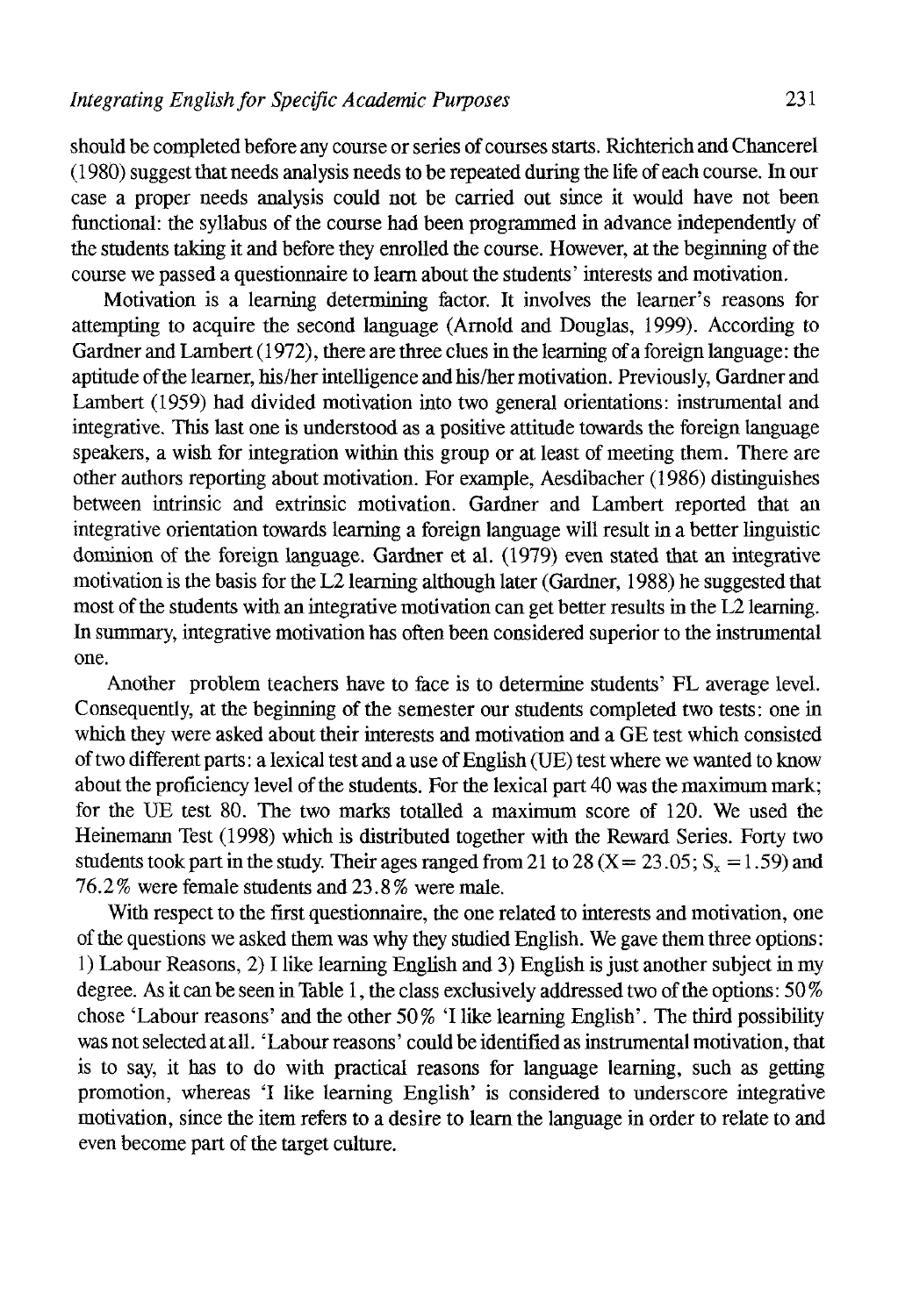To have a general profile of the class and especially to be sure we did not have beginners in our group, the students were asked about the time they had been studying English and the time they dedicated to the study of the English language per week (Table 1).

|                                                    |    | Minimum | Maximum | Mean | Standard<br>deviation |
|----------------------------------------------------|----|---------|---------|------|-----------------------|
| Years of study                                     | 42 |         |         | 7.88 | 2.28                  |
| Mean of the time dedicated<br>to English per week. | 42 |         |         | 0.94 | 1.47                  |

Table 1. Years of study of the English language and hours dedicated to the study of English per week.

This information is extremely useful when analysing the learning characteristics of our students as they potentially affect the three domains of individual differences outlined by Naiman et al. (1978) and cited by Skehan (1989): teaching, context and the learner.

Similarly, we thought that data on students' self-perception would also be useful, and so we decided to gather information on the language skills they considered the most difficult (Table 2) and the easiest (Table 3). As shown in these tables the easiest skill seemed to be 'reading' and the most difficult 'speaking'. This was done in order to partially adapt the contents of the course to the self-perceived needs of the students as a group.

|           | Frequency | Percentage |
|-----------|-----------|------------|
| Listening |           | 40.5       |
| Writing   |           | 14.3       |
| Speaking  | 19        | 45.2       |
| Total     | 42        | 100.0      |

Table 2. The most difficult skill according to sample.

|           | Frequency | Percentage |
|-----------|-----------|------------|
| Listening |           | 9.5        |
| Writing   | 10        | 23.8       |
| Reading   | 25        | 59.5       |
| Speaking  |           |            |
| Total     |           | 100.0      |

Table 3. The easiest skill according to sample.

Hembree's work (1988) and Krashen's opinions (Young, 1992) corroborate the presence of a meaningful relationship of self-esteem and self-perceived linguistic competence with affective variables such as foreign language anxiety. Brandl (1987) and Gynan (1989) state that learner beliefs can potentially determine learning dysfunctions.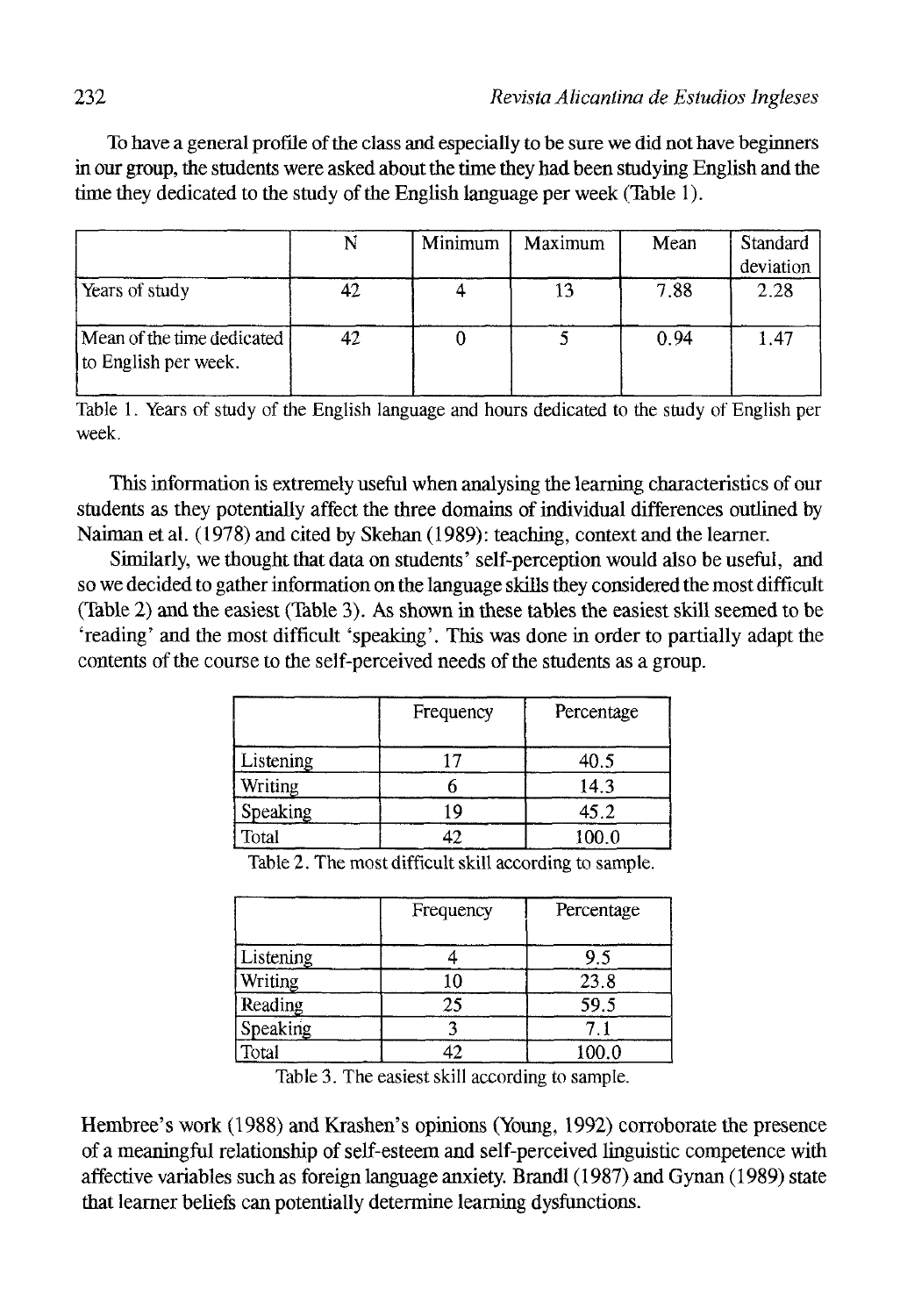As mentioned above, we had also passed the students a test related to lexical and GE contents. The results obtained, listed in Table 4, were used for determining the GE levéis of our students atthe beginning of the semester. Students were classified in four groups: (1) Post-Beginner, (2) Low-Intermediate, (3) Intermedíate and (4) Upper-Intermediate. Students were informed of the results and those in groups 1 and 2 were told that additional effort should be necessary in order to fully engage in the course activities.

|                    | Minimum | Maximum | Mean    | Standard<br>Deviation |
|--------------------|---------|---------|---------|-----------------------|
| Use of English     | 43.00   | 73.00   | 59.6829 | 8.3679                |
| (Maximum mark 80)  |         |         |         |                       |
| Vocabulary         | 16.00   | 36.00   | 26.7561 | 4.8517                |
| (Maximum mark 40)  |         |         |         |                       |
| Mark               | 62.00   | 108.00  | 86.4390 | 12.5121               |
| (Maximum mark 120) |         |         |         |                       |

Table 4. Results of the General English Placement Test.

As it has been previously reported, the contents of the course were programmed independently of both the teachers and the students. We could not change the syllabus into a totally ESAP-oriented one, and had we been able to, it probably would not have been very useful for those students pertaining to groups 1 and 2. Also, according to the information given in Table 1, we had a very heterogeneous group. No one had studied for fewer than 4 years and some of them even had been studying the foreign language for 13 years. For these, a GE course could be dull and useless. In addition, the information given in Tables 3 and 4 showed that they felt more confident about their reading ability than about the rest of their linguistic skills. So, we decided to devote seventy five per cent of the classroom time to developing general communicative skills and the remaining twenty five per cent was dedicated to working on Psychology texts. This way, while we respected the preprogrammed contents, we provided students with a specialised range of vocabulary, reading and information-processing skills that could meet their future professional needs.

There is a great deal of literature reporting experiments carried out with students intending to get training in technical or scientific áreas. We have found abundant research carried out on ESP (Jordán, 1997; Dudley-Evans and St John, 1998), but the fíeld of Psychology has not probably been widely explored.

## 3. **Profiles, needs and problems of the students**

Following Kennedy and Bolitho (1991) we have outlined the profile, needs and problems of the students as follows:

#### - *Class profile*

Students in their Psychology final years at the University of Murcia.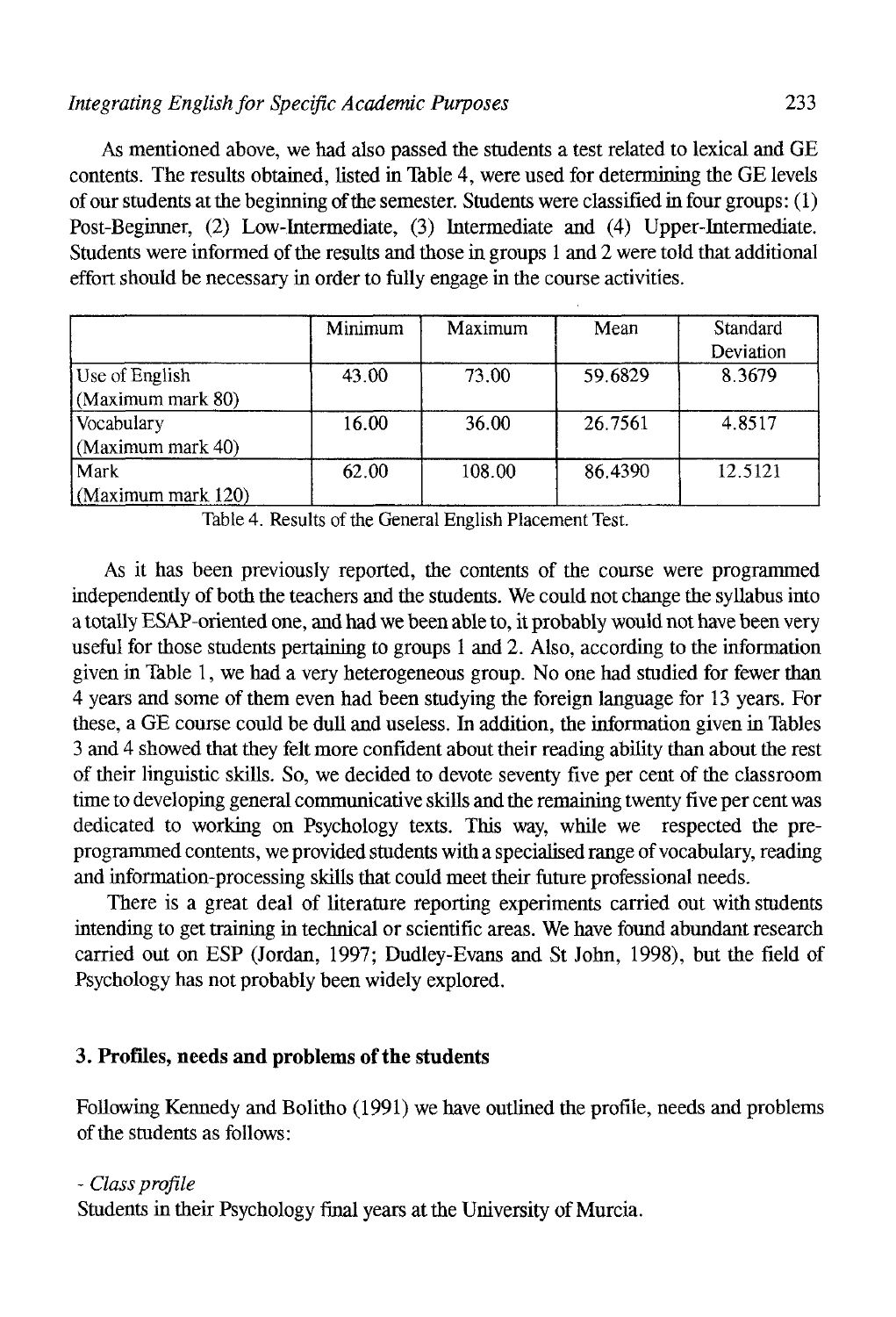## *- Needs*

All of them require reading skills in their academic fíeld to gain access to English publications. Some require work in listening to/writing/presenting English essays in their specific fields at international conferences/meetings. They nave some need for social English for travelling abroad and at conferences.

## - *Problems*

As previously mentioned, the students had a variety of learning styles and abilities. According to the information given in Table 6 some require substantial assistance; others had a better knowledge of English and consequently they could be more interested in an ESAP course.

## - *Design ofthe syllabus and methodology*

We do not consider ESP as an area of development separate from the rest of English Language Teaching. Our course had units devoted to both General English and English for Psychologists. By studying General English they are expected to write and speak 'according to the rules.' The ESAP units could help them to get used to the vocabulary of this particular area for them to be able to read journal articles in their speciality in such a way as to identify the most newsworthy information (Swales, 2000)

To achieve positive academic results, a communicative integrated methodology was developed mainly based on cognitive aspects directed to favouring comprehension and the production of academic texts in the field of Psychology.

The contents of the course were as follows:

## - Linguistic skills:

Throughout the course the students practised the speaking skill with different activities such as giving opinions and drawing conclusions from a text. The students wrote several short texts related to psychology, emphasising the planning of ideas and coherent structure. The passive auditory skill was developed by listening to different recordings. The students were asked to take notes in order to infer the meaning of the unknown words from the context, and to find out the key words and the main ideas stated in the text. Finally, reading was practised through work on various types of texts in order to recognise connectors, to distinguish relevant information and to identify general concepts.

## - Thematic areas:

Units devoted to themes closely related to Psychology were included in order to provide them with a wide range of vocabulary relevant to their ftiture professional interests (Gílbert Maceda, 1991): Fear and anxiety; Psychiatric Psychology; Some questions used in an experiment; The mental illness model in psychiatric treatment; Animal mating behaviour; The language of emotion; Psychotherapy; Hyperactive children; Cocaine: Use or abuse?; Aspects of motion perception.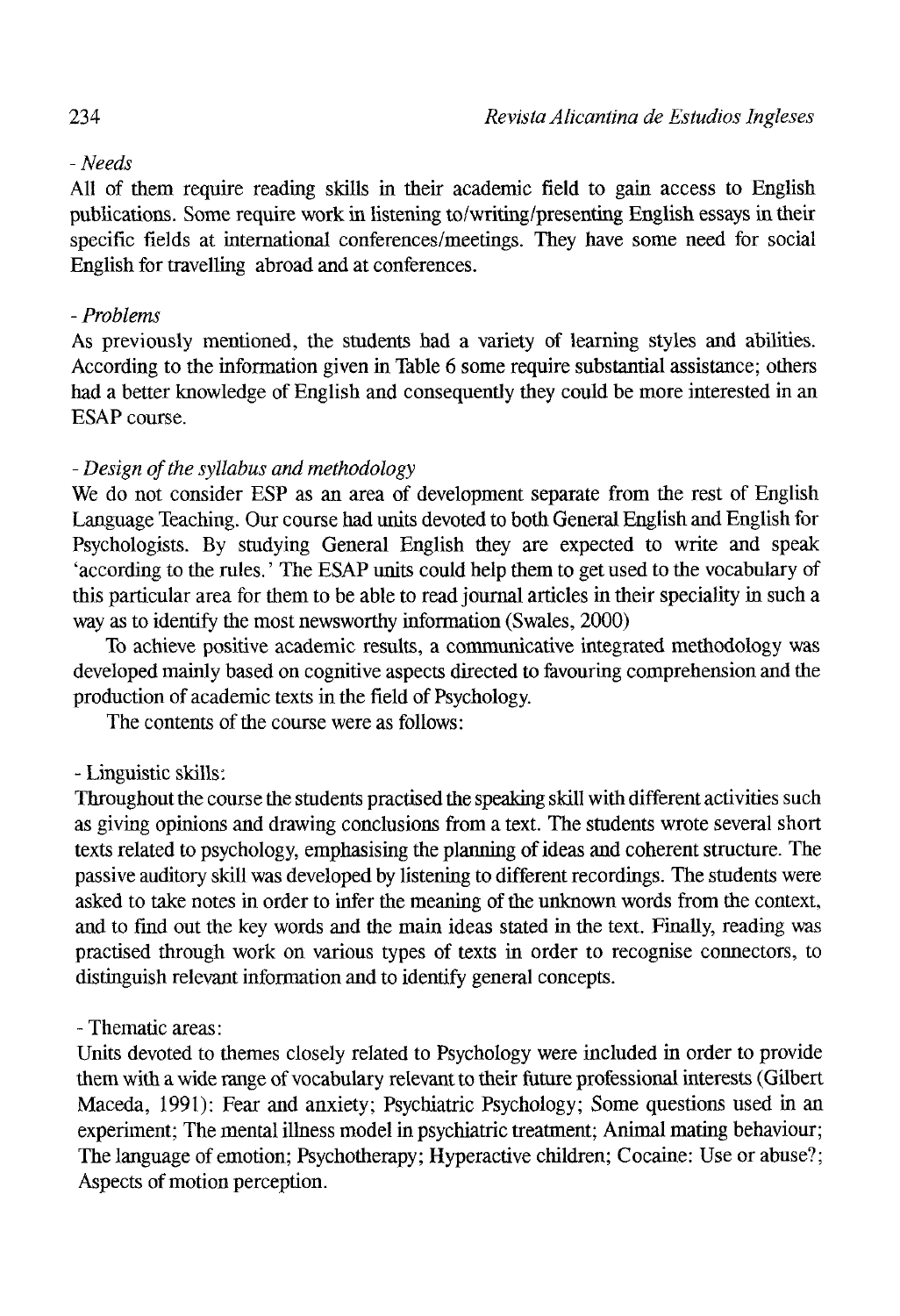- The communicative functions and the grammatical content of the course were those corresponding to an intermedíate level. (See Reward Intermedíate, Heinemann for References).

- Organisation of the course: 4 hours per week. The course was given by two Spanish teachers with the help of an assistant English teacher in the practical sessions, those devoted to developing oral fluency and listening skills.

## - *Assessment*

As previously stated, the final mark of our course was based on a  $75\%$  /  $25\%$  ratio, the first figure corresponding to the GE component. Course assessment, according to University requirements, was carried out at the end of the semester through two different tests: one of them, a Use of English test, to evaluate students' proficiency in General English and the other to evaluate the ESAP component. Both, the GE and ESAP blocks received as much weight in the tests as time had been devoted to each part during the course (75 % and 25 %, respectively). The GE mark was calculated using a test which included multiple choice questions on the contents previously enumerated and which had been studied during the course. The ESAP mark was calculated using a test which considered the type of work performed during the course and which focussed on texts covering the ESAP contents listed before. The reading skill was measured through the ESAP test. As for the speaking, writing and üstening skills, they were assessed through different activities throughout the course. The results obtained in these activities were considered to complete the final mark. In summary, three marks were obtained: GE, ESAP and the sum of both, EINAL.

## 5. **Results of the tests, analysis of the data and discussion**

|                 | Maximum | Minimum |         | Standard  |
|-----------------|---------|---------|---------|-----------|
|                 |         |         |         | Deviation |
| General English | 70.83   | 22.92   | 47.9660 | 1.8447    |
| <b>ESAP</b>     | 16.07   | 2.68    | 9.4631  | 3.4853    |
| FINAL mark      | 86.60   | 29.47   | 57.4812 | 13.8504   |

The results  $(n=42)$  of such assessment were the following:

Table 5. Results of the assessment carried out at the end of the semester.

As we were aware of the probable influence of motivation on the development of the course, we were very much interested in finding the possible relationships between students' motivation and their final results. The data we obtained are listed in tables 6 and 7.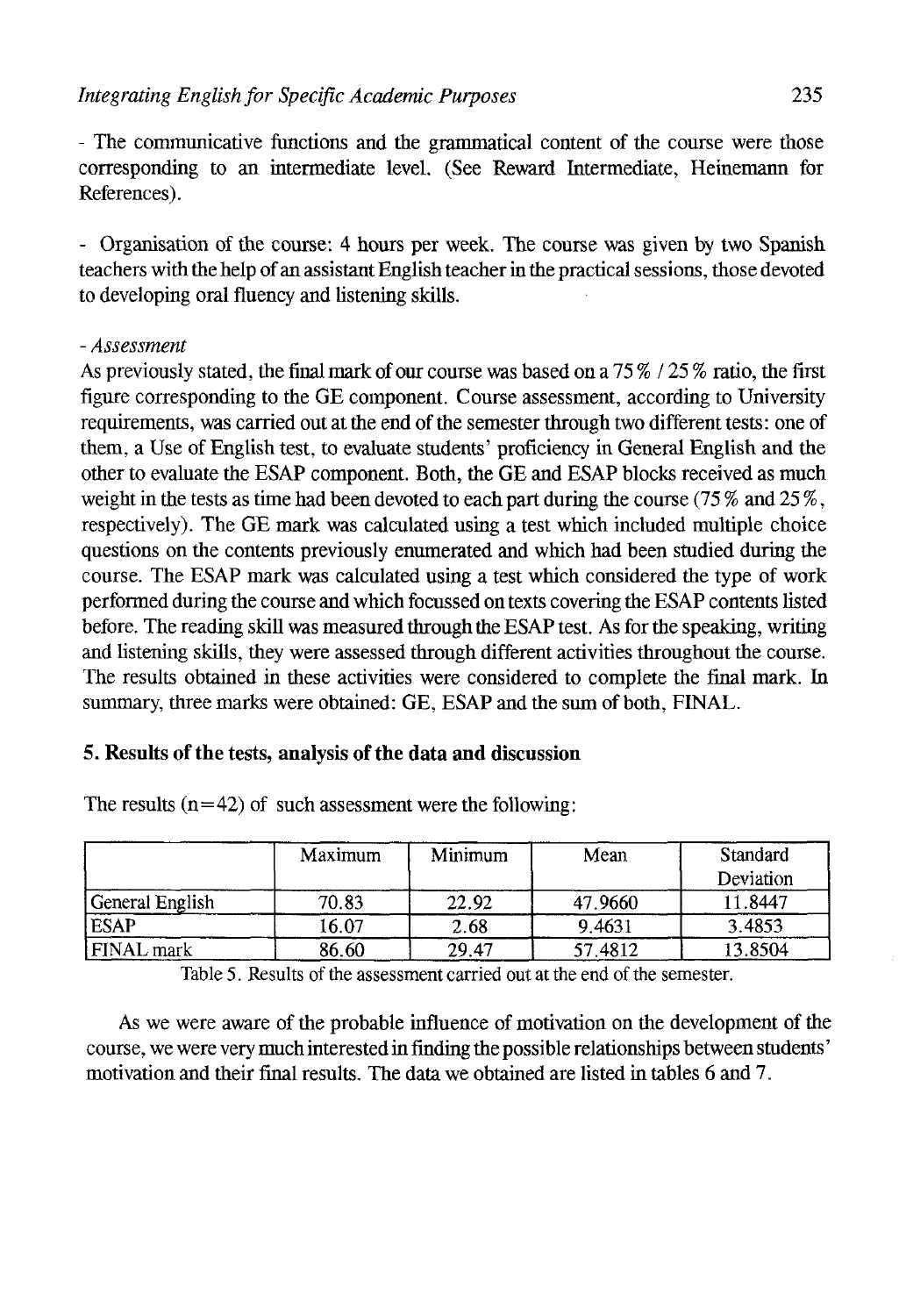|                        | Minimum | Maximum | Mean    | Standard  |
|------------------------|---------|---------|---------|-----------|
|                        |         |         |         | Deviation |
| CCGlobal <sup>T</sup>  | 62.00   | 108.00  | 91.3333 | 11.4644   |
| General English Final  |         |         |         |           |
| Mark                   | 25.42   | 70.83   | 50.1943 | 11.7675   |
| <b>ESAP</b> Final mark | 4.76    | 16.07   | 10.2171 | 3.3053    |
| Final                  | 34.05   | 86.60   | 60.4114 | 13.7861   |

Table 6. Students with motivation  $=$  I like learning English.

|                        | Minimum | Maximum | Mean     | Standard  |
|------------------------|---------|---------|----------|-----------|
|                        |         |         |          | deviation |
| l CCGlobal             | 62.00   | 102.00  | 81.30000 | 11.7029   |
| General English Final  |         |         |          |           |
| Mark                   | 22.92   | 69.79   | 45.7376  | 11.7773   |
| <b>ESAP</b> Final mark | 2.68    | 15.77   | 8.7090   | 3.5754    |
| Final                  | 29.47   | 85.86   | 54.5510  | 13.6078   |

Table 7. Students with motivation  $=$  labour reasons.

As it can be seen, the students with integrative motivation got the highest marks both in GE and ESP, and obviously in the final mark. There are different researchers such as Arnold and Douglas (1999) who report correlations between integrative motivation and success in the L2. However, other authors describe that such correlations disappear when variables such as age are statistically controlled (Oyama, 1978; Purcell and Suter, 1980). This is not the case in our research since this experiment was carried out with adults whose age ranged between21 and 28, as previously reported. Our resultsagree with Arnold and Douglas who indícate that, while instrumental motivation can also be beneficial, learning is most favourably influenced by integrative orientations.

Two tables (Tables 2 and 3) with data about the skills that the students manifested to be the easiest and the most difficult have been included in **Procedures.** According to these figures, 59.5 % of the students stated that reading was the easiest skill, whereas 45.2% said that speaking was the most difficult, followed by listening (40.5 %) and writing (14.3 %). We were interested in the possible correlations, if any, between self-perception and the final results. They are listed in Tables 8,9,10 and 11.

|                       | N  | Minimum | Maximum | Mean    | Standard  |
|-----------------------|----|---------|---------|---------|-----------|
|                       |    |         |         |         | Deviation |
| CC Global             | 24 | 62.00   | 108.00  | 85.6250 | 13.2953   |
| General English       | 25 | 22.92   | 70.83   | 48.1460 | 13.0493   |
| Final Mark            |    |         |         |         |           |
| <b>ESP Final Mark</b> | 25 | 2.68    | 15.77   | 9.1420  | 3.6256    |
| FINAL Mark            | 25 | 29.47   | 86.60   | 57.2876 | 15.5499   |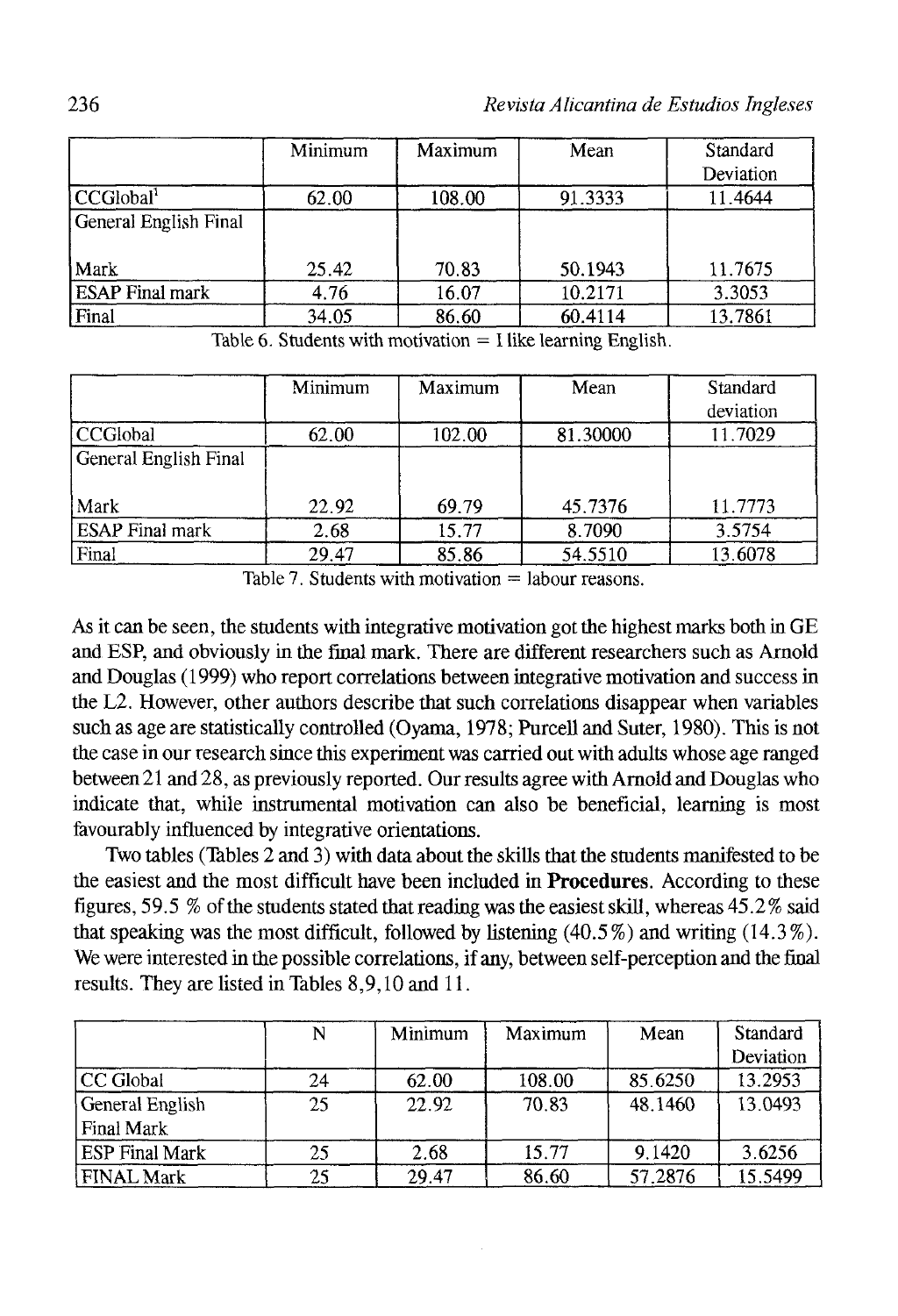| Valid N (according to $\vert$ |  |  |  |
|-------------------------------|--|--|--|
| $ $ the list)                 |  |  |  |

Table 8. Descriptive data of those who said that reading was the easiest skill.

|                                    | N  | Minimum | Maximum | Mean    | <b>Standard</b><br>Deviation |
|------------------------------------|----|---------|---------|---------|------------------------------|
| CC Global                          | 17 | 62.00   | 108.00  | 86.5882 | 14.2568                      |
| General English<br>Final Mark      | 17 | 22.92   | 66.67   | 48.1353 | 13.6743                      |
| <b>ESP Final Mark</b>              |    | 2.68    | 16.07   | 9.6565  | 3.8413                       |
| <b>FINAL Mark</b>                  |    | 29.47   | 82.74   | 57.9212 | 16.0684                      |
| Valid N (according to<br>the list) | 17 |         |         |         |                              |

Table 9. Descriptive data of those who said that listening was the most difficult skill.

|                       | N | Minimum | Maximum | Mean    | <b>Standard</b><br>Deviation |
|-----------------------|---|---------|---------|---------|------------------------------|
| CC Global             |   | 75.00   | 103.00  | 93.9333 | 10.5530                      |
| General English       | 6 | 35.42   | 69.79   | 54.1667 | 11.8203                      |
| Final Mark            |   |         |         |         |                              |
| <b>ESP Final Mark</b> |   | 3.57    | 15.77   | 9.9700  | 4.0658                       |
| <b>FINAL Mark</b>     |   | 45.24   | 85.86   | 64.1367 | 13.6224                      |
| Valid N (according to | 6 |         |         |         |                              |
| the list)             |   |         |         |         |                              |

Table 10. Descriptive data of those who said that writing was the most difficult skill.

|                       | N  | Minimum | Maximum | Mean    | Standard  |
|-----------------------|----|---------|---------|---------|-----------|
|                       |    |         |         |         | Deviation |
| CC Global             | 18 | 62.00   | 106.00  | 83.8333 | 10.8533   |
| General English       | 19 | 25.42   | 70.83   | 45.8563 | 9.8489    |
| Final Mark            |    |         |         |         |           |
| <b>ESP Final Mark</b> | 19 | 5.06    | 15.77   | 9.1300  | 3.1182    |
| <b>FINAL Mark</b>     | 19 | 34.05   | 86.60   | 54.9858 | 11.5923   |
| Valid N (according to | 18 |         |         |         |           |
| the list)             |    |         |         |         |           |

Table 11. Descriptive data of those who said that speaking was the most difficult skill.

The descriptive data of those who manifested that reading was the easiest skill are included in Table  $10$  and according to them the mean of the ESP final mark was  $9.1420$ . This implies that, in this case, auto-perception does not match the final results as far as reading is concerned.

With respect to the rest of the skills, the best results both in the GE and ESAP final marks were of those for whom the most difficult skill was 'writing'. They were only 6 students, 14.3 % of the people involved in the study. They were probably the best students at the beginning of the course. In our opinion, the students who manifest that writing is the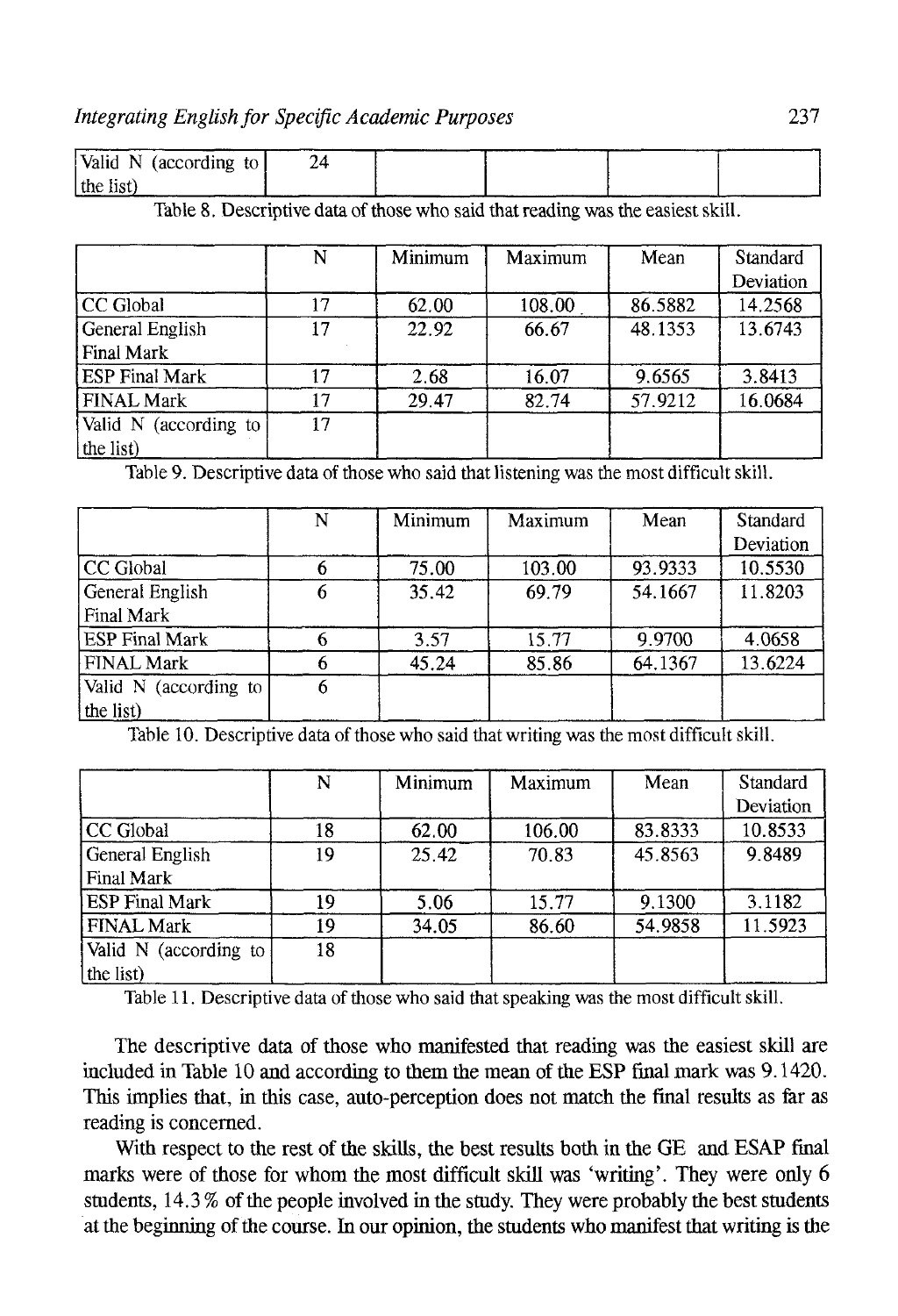most difficult skill have probably a dominion over the rest of the skills, even when they are not conscious of it.

The two remaining groups, those who said that 'listening' and 'speaking' were the most difficult skills, had right perceptions as has been shown through the corresponding data listed in Tables 11 and 13.

## 6. Conclusions

Considering the results of the placement and final tests, as well as the correlation between students' motivation and their final marks, we are tempted to postulate that, according to our initial assumption, those students with a better communicative competence at the beginning of the course obtained the best results in the final exam. A correlation between those students with intrinsic motivation and communicative competence and the highest final marks has also been found, which agrees with the research of Gardner and Lambert (1972), Gardner (1988), Jordan (1997) and Arnold (1999). As far as the reasons are concerned, we can advance several: the first one, students only dedicate 0.93 hours per week as a mean to studying English (Table 3), which is actually very scarce time to learn a foreign language.

We think that, maybe, one of the clues for understanding the academic output of this course should be found in the students' seif-perception of their abilities. Put in another way, they did not succeed as regards self-confidence. When we passed them the initial battery of tests, 59.5 % of the students manifested (Tables 2 and 3) that reading was the easiest skill and this, was one of the reasons for us to include some ESAP units. We did it in the belief that a good balance between TALO (Text as a Linguistic Object) and TAVI (Text as a Vehicle of Information) reading microskills (Johns and Davies, 1983) would favour the learning process. In a similar way, we felt that students could find themselves at ease within a non-threatening foreign language learning skill environment. Besides, in the final exam the ESAP assessment was carried out through the reading of some Psychology texts (the comprehension-reading skill was determinant to successfully pass this part).

There are also other facts which could explain the results obtained in this piece of research: one of them could be that, to our surprise, students are not probably as much interested in an ESAP course as in a GE one. Another possibility is that students enrolled this course only to complete some credits of their University curriculum, or they may think that English is not a subject as important as others specific to their degree and, as a consequence, they have devoted much more time to those than to English.

In our opinión, for this type of courses to have the chance of being successful, they should be redesigned as far as the number of students per class and the previous requirements are concerned. Dudley-Evans and St John (1998) state that dealing with large classes provides the teachers with some opportunities for innovation, such as running classes at alternative times, splitting classes or getting the authorities to increase resources. We have not even had the chance of applying such innovations. We have been working with 42-50 students, which is too high a number for each student to fully benefit from the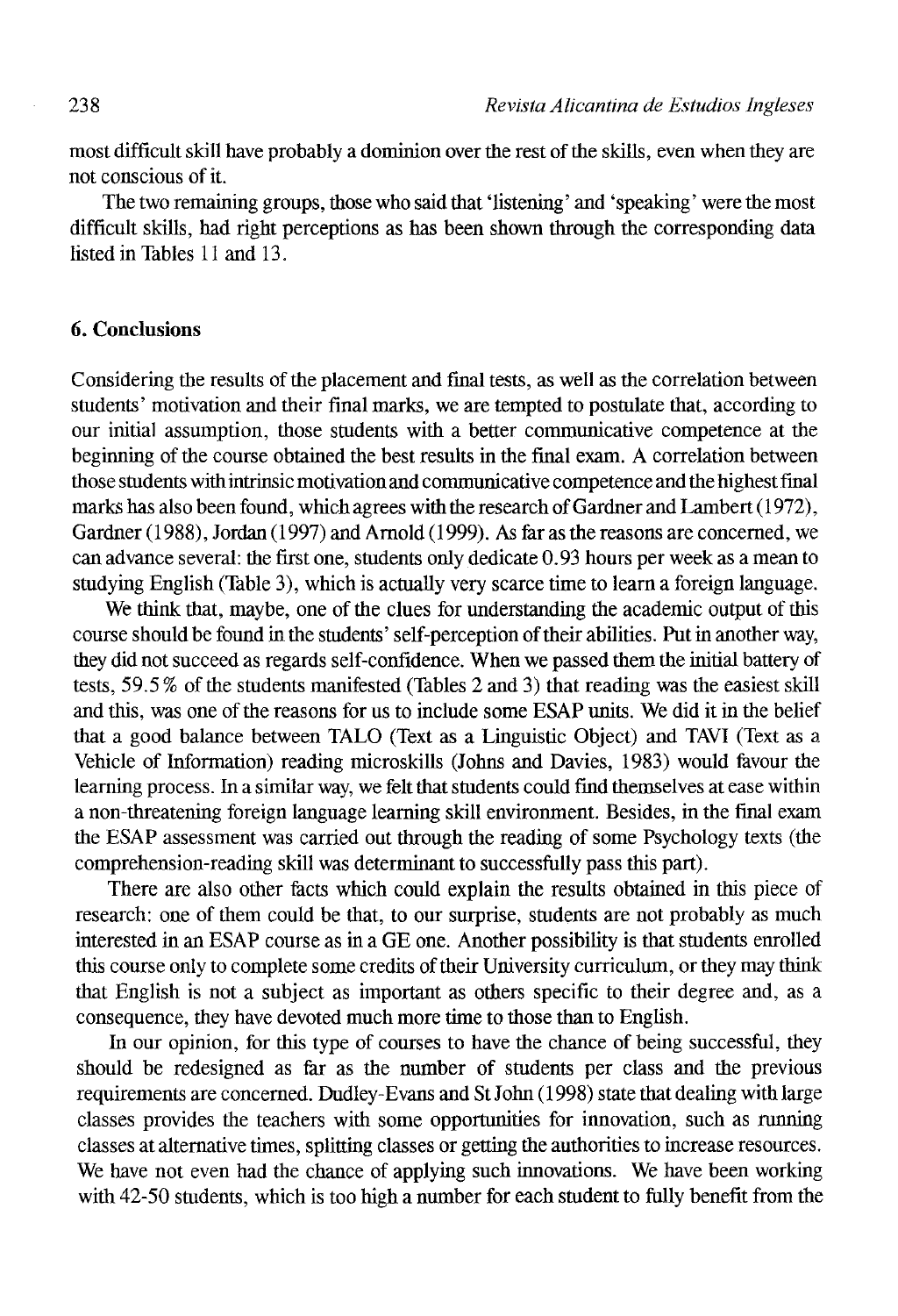course. With reference to the students' previous academic requirements to enrol on the course, we think that the institution should include an initial requirement concerning the L2 level such as secondary school English learning background. Another possibility would be the development of two parallel and different courses to fulfil students' needs: one fully devoted to GE and the other focussed on ESAP. Similarly, a more flexible assessment framework or a modular approach would deserve further research and consideration.

However appealing these last proposals may be, we are well aware of the difficulties which changing curricula at the university level could raise. Therefore, we believe that feasible solutions should be explored that account for a more balanced, integrative and pragmatic approach to integrating GE and ESAP contents.

#### Notes

1. CCGlobal should be understood as Global Communicative Competence.

#### **Works cited**

- Aesdibacher, U. (1986): *Unterrichtsziel: Verstehen.* Munich: Klett-Verlag.
- Alcaraz, E. (2000): *El Inglés profesional y académico.* Madrid: Alianza Editorial, S.A.
- Arnold, J. and Douglas Brown, H. (1999): A Map on the Terrain. In J. Arnold, *Affect in Language Learning,* Cambridge: CUP.
- Brandl, K. (1987): *Ecclecticism in Teaching Communicative Competences.* Ph.D. Thesis. University of Texas, Austin.
- Dudley-Evans, Tony and St John Maggie Jo (1998): *Developments in English for Specific Purposes. A mulíi-disciplinary approach.* Cambridge: CUP.
- Gardner, R.C. (1988): "The Social-Educational Model of Second-Language Learning: Assuptions, Findings and Issues" *Language Learning,* 38: 101-126.
- Gardner, R.C., Clement, R. Smythe, P.C. and C.L. Smythe (1979): The Attitude/Motivation Test Battery Revised Manual (Research Bulletin No. 15), Londres, Ontario.
- Gardner, R.C. and W. Lambert (1959): "Motivational Variables in Second Language Acquisition" *Canadian Journal of Psychology* 13: 266-272.

. (1972): *Altitudes and Motivation in Second Language Learning.* Rowley, MA: Newbury House.

- Gilbert Maceda, M.T. (1991): *Inglés para Universitarios.* Madrid: Universidad Nacional de Educación a Distancia.
- Greenall, S. (1995): *HeinemannRewardStudent'sBook.* Intermedíate. Oxford: Heinemann ELT.

Gynan, S. (1989): *Preferred Learning Practices of Selected Foreign Language Students.*  Presentation at the Annual Conference of Spanish Language Teachers Association. San Antonio, Texas.

- Heinemann Reward Teacher Resource. (1998): Intermedíate. Oxford: Heinemann ELT.
- Hembree, R. (1988): "Correlates, Causes, Effects and Treatment of Test Anxiety". *Review of EducationalResearch* 58: 47-77.
- Hutchinson, T. and Waters, A. (1987): *English for Specific Purposes. A learning-centred approach.* Cambridge: CUP.